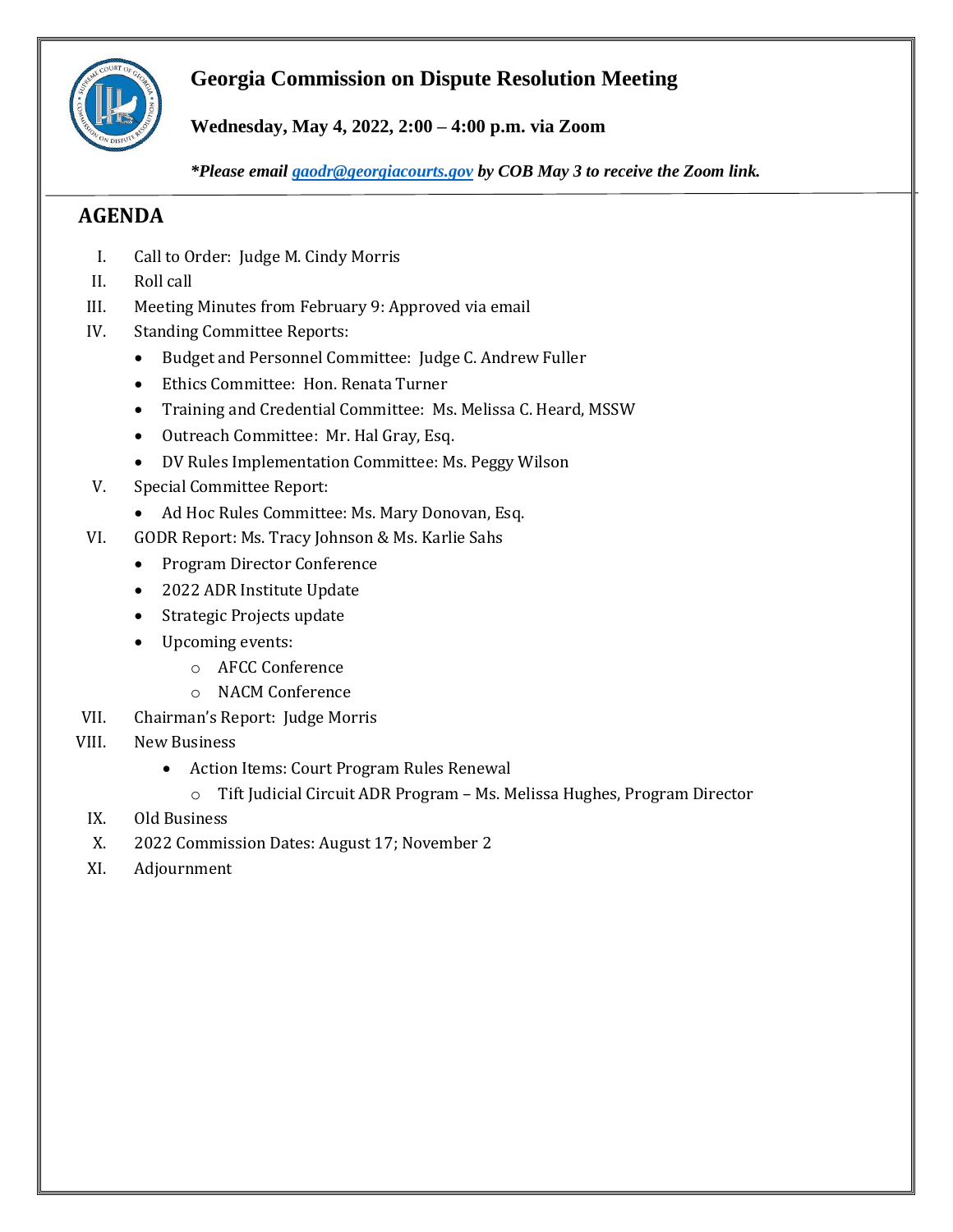

Chair Judge M. Cindy Morris called the meeting to order. In addition to Judge Morris, Commission members and Office staff present were:

The Hon. Rebecca Crumrine Rieder; Judge C. Andrew Fuller; Herbert H. (Hal) Gray III, Esq.; Melissa C. Heard, MSSW; Representative Rob Leverett; Judge Carrie B. Markham; and Peggy McCoy Wilson attended in person. N. Staten Bitting Jr., Esq.; Mary S. Donovan, Esq.; Edith B. Primm, Esq.; and Randall Weiland attended by video.

Tracy B. Johnson, Executive Director, and Karlie A. Sahs, Deputy Director, Office of Dispute Resolution

JC/AOC staff members present were Carole Collier, Esq., Staff Attorney and Jeffrey Thorpe, Judicial Caseload Data Manager.

The following guests observed by video: Rita Carroll, Esq., Carroll County ADR Program; Abby Carter, Gwinnett Judicial Circuit ADR Program; Lakesiya Cofield, Fulton County ADR Program; Melissa Coston, Columbia Judicial Circuit ADR Program; Shanna Diamond, Dougherty Judicial Circuit ADR Program; Melissa Dobson, 9<sup>th</sup> JAD ADR Program; Tim Hendrick, Southern Judicial Circuit ADR Program; Melissa Hughes, Tifton Judicial Circuit ADR Program; Rebecca Lew, Cobb Judicial Circuit Superior Court ADR Program; Caitlin Livingston (Lowther), DeKalb County Courts DRC; Charity Messer, 7th District ADR Program; Jody Overcash, 7<sup>th</sup> JAD ADR Program; Liesl Owen, 6<sup>th</sup> Judicial District ADR Program; Carlene Redmond, Cobb Judicial Circuit Juvenile ADR Program; Lee Robbins, The Mediation Center of the Coastal Empire; Olivia Rudder-Wilson, DeKalb County Juvenile Court Mediation Program; Kathleen Sterne, Esq., Clayton Judicial Circuit ADR Program; and Dr. Angela Taylor, Fulton County ADR Program.

# **I. Meeting called to order**

Judge Morris called the meeting to order at 12:10 p.m. and went directly into Executive Session. The open meeting was called to order at 2:00 p.m.

# **II. Roll Call of GCDR Members**

Judge Morris asked Ms. Karlie Sahs to conduct a roll call of all GCDR members and to acknowledge guests present.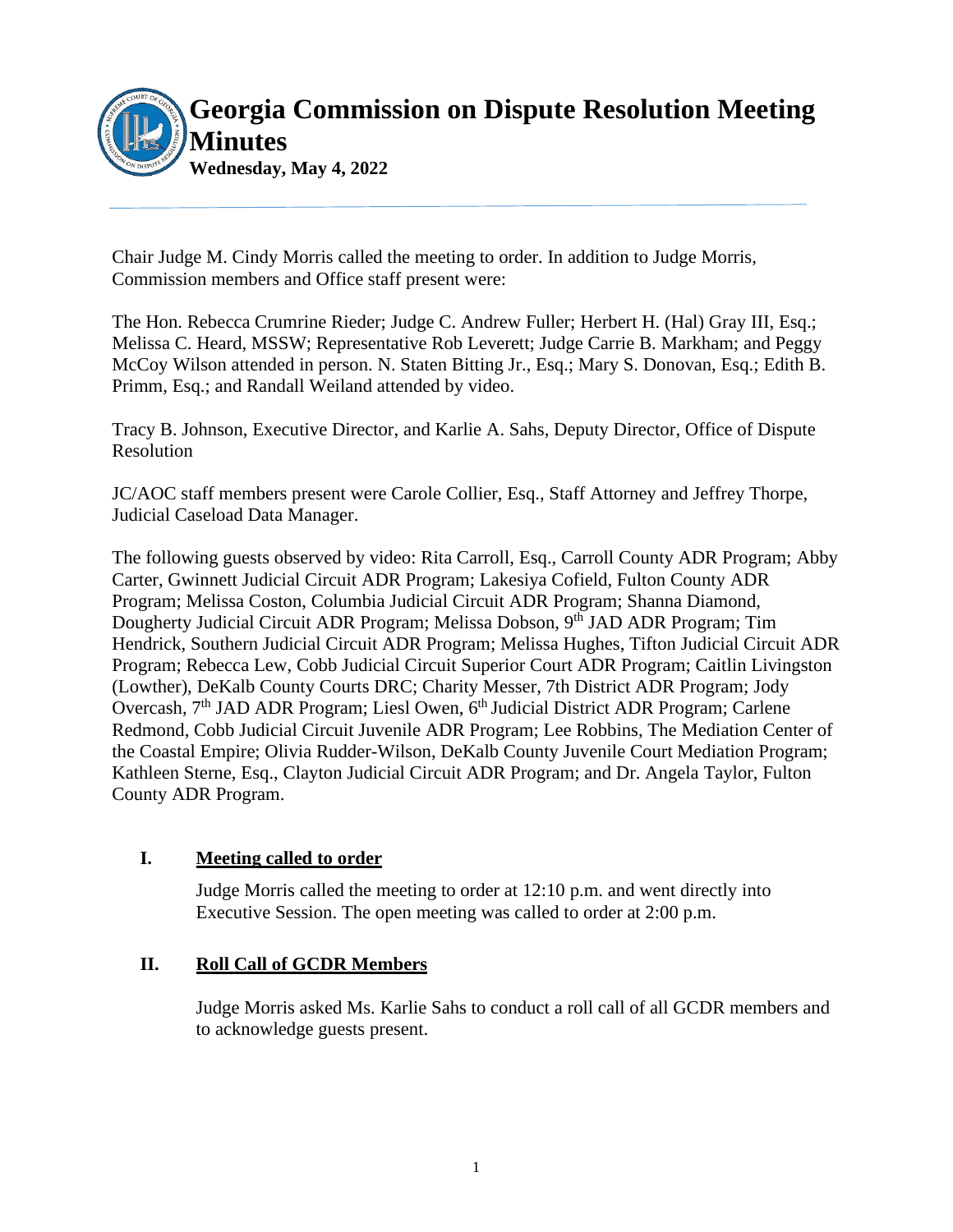# **III. Minutes**

The minutes of the February 9 Commission meeting were approved prior to the meeting via e-mail vote on March 16, 2022.

#### **IV. Standing Committee Reports:**

# **a. Budget and Personnel Committee: Judge C. Andrew Fuller**

Judge Fuller advised that the budget is sound, with the percentage of project expenditures on target with expectations. During Executive Session, an amendment was made to the FY2022 budget related to personnel, and a FY2023 budget was approved (effective July 1, 2022).

No further budgetary issues or personnel matters were noted.

#### **b. Ethics Committee: Judge Renata Turner**

Ms. Carole Collier reported on behalf of Judge Turner and shared that the Committee last met on February 14, 2022.

Since the February 4 Commission meeting, there have been three (3) complaints filed against mediators. The first complaint was administratively dismissed due to the failure of the Complainant to prosecute the complaint. An additional complaint was filed against a mediator who is not registered with GODR and has thus been administratively dismissed for lack of jurisdiction; clarification was given as to what qualifies as jurisdiction. The remaining complaint is currently pending a preliminary review by staff.

Ms. Collier further noted that of the three (3) pending registration applications under ethics review, two (2) have been approved and one (1) has been denied. There is one (1) pending appeal related to the complaint which was dismissed for lack of jurisdiction.

A draft of an ethics opinion related to social media conduct will be prepared for Committee review at the next meeting, which is scheduled for June 13, 2022. Additional Committee meetings are scheduled for August 15 and October 17.

# **c. Training and Credential Committee: Ms. Melissa C. Heard, MSSW**

Ms. Heard apologized for missing the recent Program Directors' Conference and shared Committee updates. Notably, Ms. Heard advised that Commission Member Nicole Hull has agreed to become the Training and Credential Committee Co-Chair.

The next meeting is scheduled for May 18, where the Committee will review a training waiver request and review the probate court working group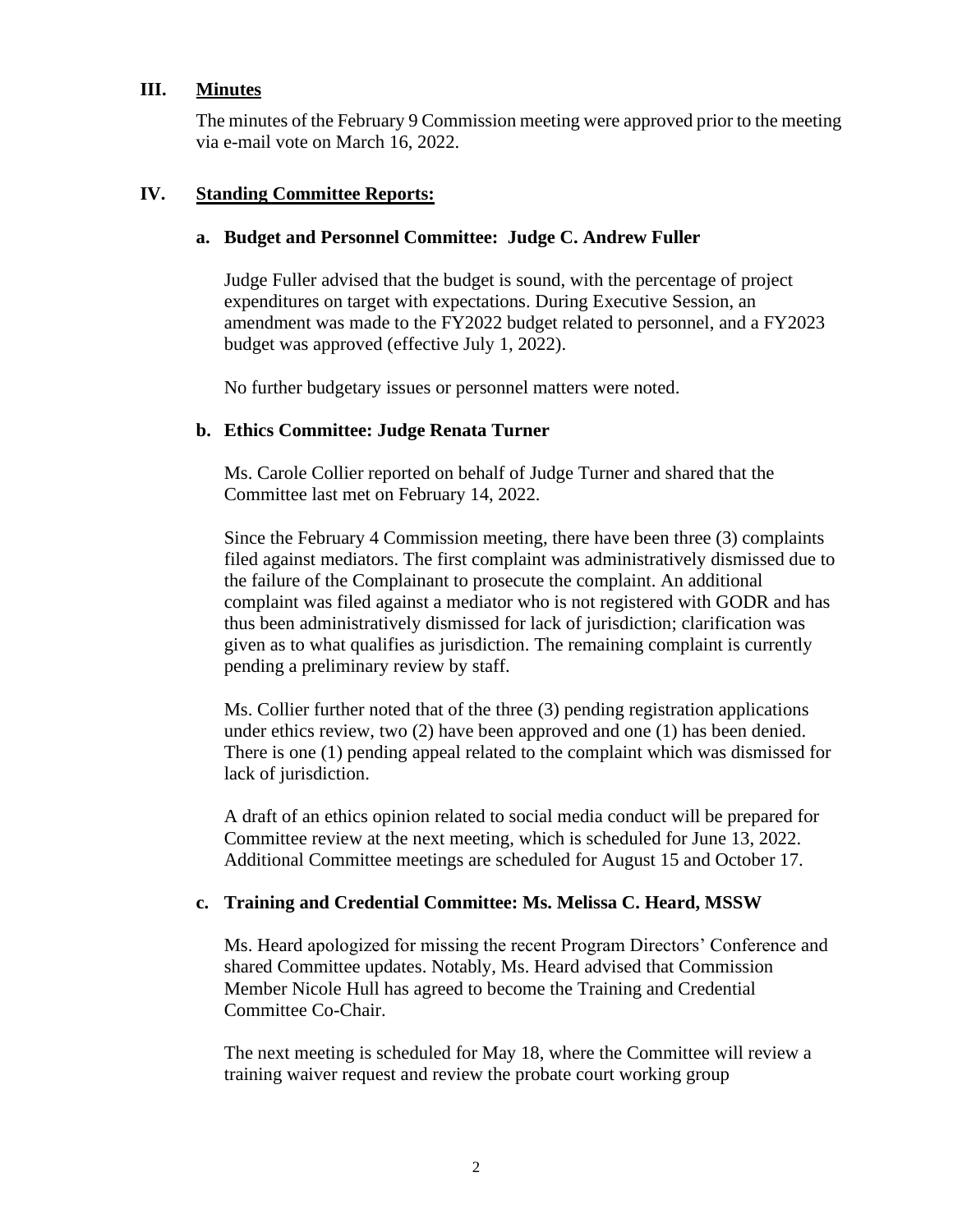recommendations. Ms. Heard thanked Ms. Ellie Lanier and Judge Carrie Markham for their contributions to the working group.

The Committee also continues to monitor developments of the restorative conferencing pilot program in Fulton County Juvenile Court. Ms. Heard attended a facilitator training which will assist the committee in a future undertaking of a proposal to formulate rules and training for Community Conferencing. Restorative Conferencing Atlanta has successfully completed at least one (1) case and is working on additional referrals from the court. More information regarding this project was shared later in the meeting.

Future 2022 Committee meetings will be held August 19 and December 16.

#### **d. Outreach Committee: Mr. Hal Gray**

Mr. Gray shared that the Committee has partnered with The Mediation Center of the Coastal Empire to offer four (4) trainings in 2022 on the topic "Safety Precautions and Screening for General Civil Cases", which are scheduled for March 18, May 20, July 22, and September 23. There were 108 attendees at the March 18 event, and 164 have registered for the May  $20<sup>th</sup>$  event (to date).

At the ADR Program Directors' Conference, five (5) Commission members participated in a "speed dating" session for program directors and staff to get to know Commission members as well as share relevant concerns. Commission members of the Outreach Committee will meet briefly on May 5 to discuss feedback received from that session. Mr. Gray thanked program directors for their valuable input.

Work also continues to explore tactics for expanding the use of ADR in areas within Georgia which are currently underserved.

The next regularly scheduled Committee meeting is on September 2, 2022.

#### **e. DV Rules Committee: Peggy McCoy Wilson**

Ms. Wilson reported that the DV Rules Committee last met on March 14. Based on feedback from the Family Law Section of the State Bar of Georgia, the Committee discussed proposed updates to the Online Screening Tool (OST). Following the meeting, GODR staff discussed concerns regarding confidentiality with Committee members Niki Lemeshka (Georgia Commission on Family Violence) and Judge Morris. It was decided that a question regarding attorney representation would be added to the OST, but there is more discussion needed on whether to ask parties their attorney's name or if they want their attorney to receive a copy of the results; the matter will be revisited at the next Committee meeting.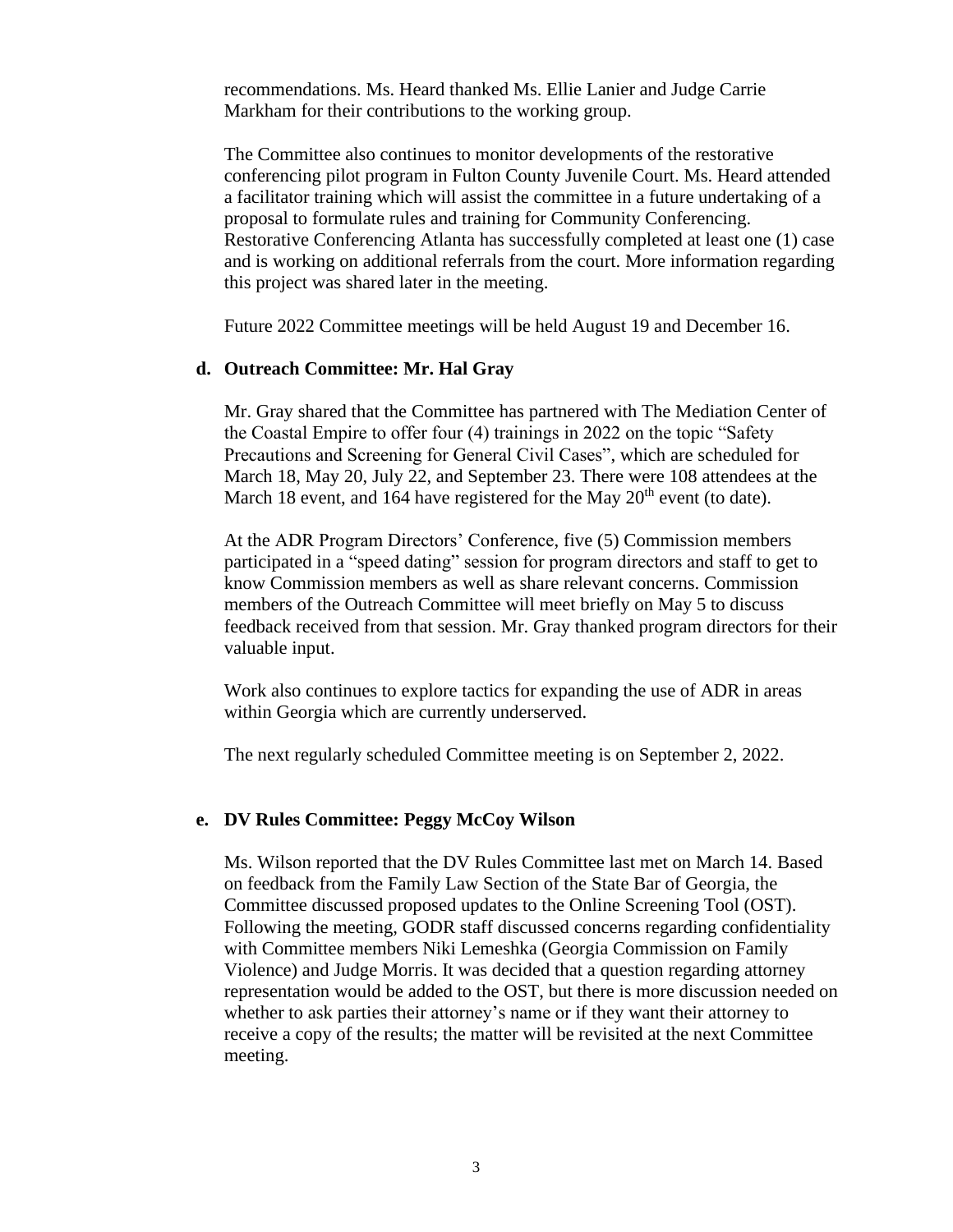Anonymous data from OST metrics continues to be monitored and shared with the Committee. It was noted that several programs are not using the tool, having recorded no surveys for given counties. An inquiry has been sent to these programs for information on their method(s) of screening cases for issues of domestic violence.

Following the requirement for court ADR program rule revision and submission, there are four (4) remaining programs with rules to be reviewed by the Commission – one of which is on the current GCDR meeting agenda.

Ms. Wilson advised that Ms. Raye Rawls of the Fanning Institute at the University of Georgia seeks GCDR support for an upcoming project for the creation of a virtual DV simulator. Ms. Rawls intends to submit a request to Ms. Johnson for formal Committee review.

Ms. Johnson presented on the DV Rules and screening to the Family Law Section of the State Bar of Georgia on February 25. Judge Morris and Ms. Johnson have also co-drafted an article to be included in their next section newsletter.

Ms. Wilson and Ms. Johnson will be reaching out to Ms. Lemeshka to set up a meeting with legal aid attorneys to talk through their concerns about the prohibition on mediating temporary protective orders. The group will report back to the Committee in October.

The next Committee meeting is scheduled for October 17.

#### **V. Special Committee Report:**

#### **a. Ad Hoc Rules Committee: Ms. Mary Donovan**

Ms. Mary Donovan shared that the Rules Committee has drafted a summary of proposed recommendations for revisions to the Supreme Court ADR Rules, which was presented to GCDR at the February 9 meeting. Following Commission feedback on the summary, the Committee met again to review the Rules regarding the issue of party capacity. The updated proposal was presented to the Commission during Executive Session, where members voted to adopt the Committee recommendations. Committees will now begin the work of reviewing Appendices of the Supreme Court ADR Rules and determining if any respective updates are needed.

Ms. Donovan thanked the Ad Hoc Rules Committee for their collaborative work as well as all Commission members for their support.

#### **VI. GODR Report: Ms. Tracy Johnson & Ms. Karlie Sahs**

#### **a. Program Directors' Conference**

The 2022 Court ADR Program Directors' Conference was held in Savannah on April 25-27 at the Homewood Suites by Hilton Savannah Historic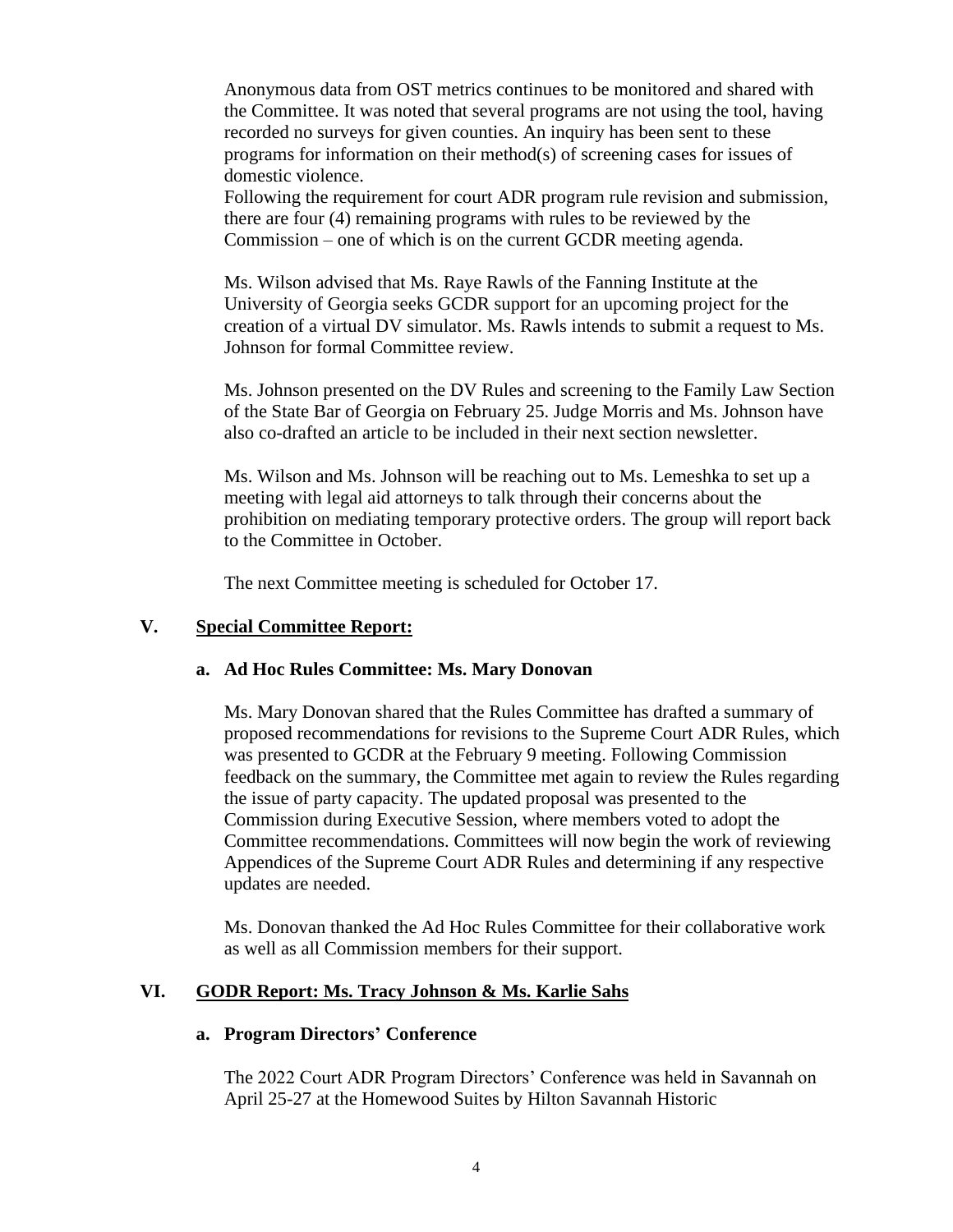District/Riverfront. In total, those present included: five (5) Commission members; four (4) staff members (including Ms. Collier and Mr. Jeffrey Thorpe); and 21 court ADR program staff. Feedback from all attendees was overall very positive.

Important programming for the conference included mediating probate court cases, with presentation assistance by Ms. Ellie Lanier, and an overview of a new data collection plan proposal, with discussion led by Mr. Thorpe.

Ms. Kathleen Sterne closed out the Program Directors' Conference report with a recap of the 2nd Annual "Mini Masters" Putt-Putt Tournament: Scott Livingston (husband of Caitlin Livingston) took home the cup, with Cynthia Tyner of Fulton County Juvenile Court (last year's champion) finishing in 2<sup>nd</sup> place.

#### **b. 2022 ADR Institute Update**

The 2022 ADR Institute will be held on November 18 at the Georgia Tech Hotel & Conference Center. This will be the first in-person conference in two years, with an option for virtual attendance. With the contract signed, a shift can be made toward programming. The ADR Institute Planning Committee will plan to convene in the weeks to come. Though this is a one-day conference, GODR has secured a special lodging rate for those that wish to stay onsite.

#### **c. Strategic Projects Update**

An updated copy of the Office project list was provided with the meeting materials. Ms. Johnson and Ms. Sahs provided a brief status of each project on the list, excluding those projects that had already been mentioned.

- 1. **Neutral Registration System:** Ms. Johnson advised that Mr. Ben Luke, JC/AOC Chief Technology Officer, and his team continue to work on an overhaul of the code for the current Georgia Courts Registrar system. GODR will continue to monitor its progress and explore development for a neutral registration system.
- 2. **Court Outreach – Expansion and Enhancement:** Ms. Sahs reported that cases referred from Fulton County Juvenile Court to Restorative Conferencing Atlanta (RCA) – the Community Conferencing Pilot Program – continues to slowly increase. To date, RCA has completed two (2) conferences with parties and is working on pre-conference preparations for a number of other cases. More information about RCA can be found at [https://www.restorativeconferencing.org/.](https://www.restorativeconferencing.org/) The working group continues to meet monthly, with former meetings held on February 10, March 10, and April 14, and future meetings scheduled for May 12 and June 9.

Ms. Johnson shared that Ms. Lanier and Ms. Johnson presented the Probate Court Working Group recommendations to court ADR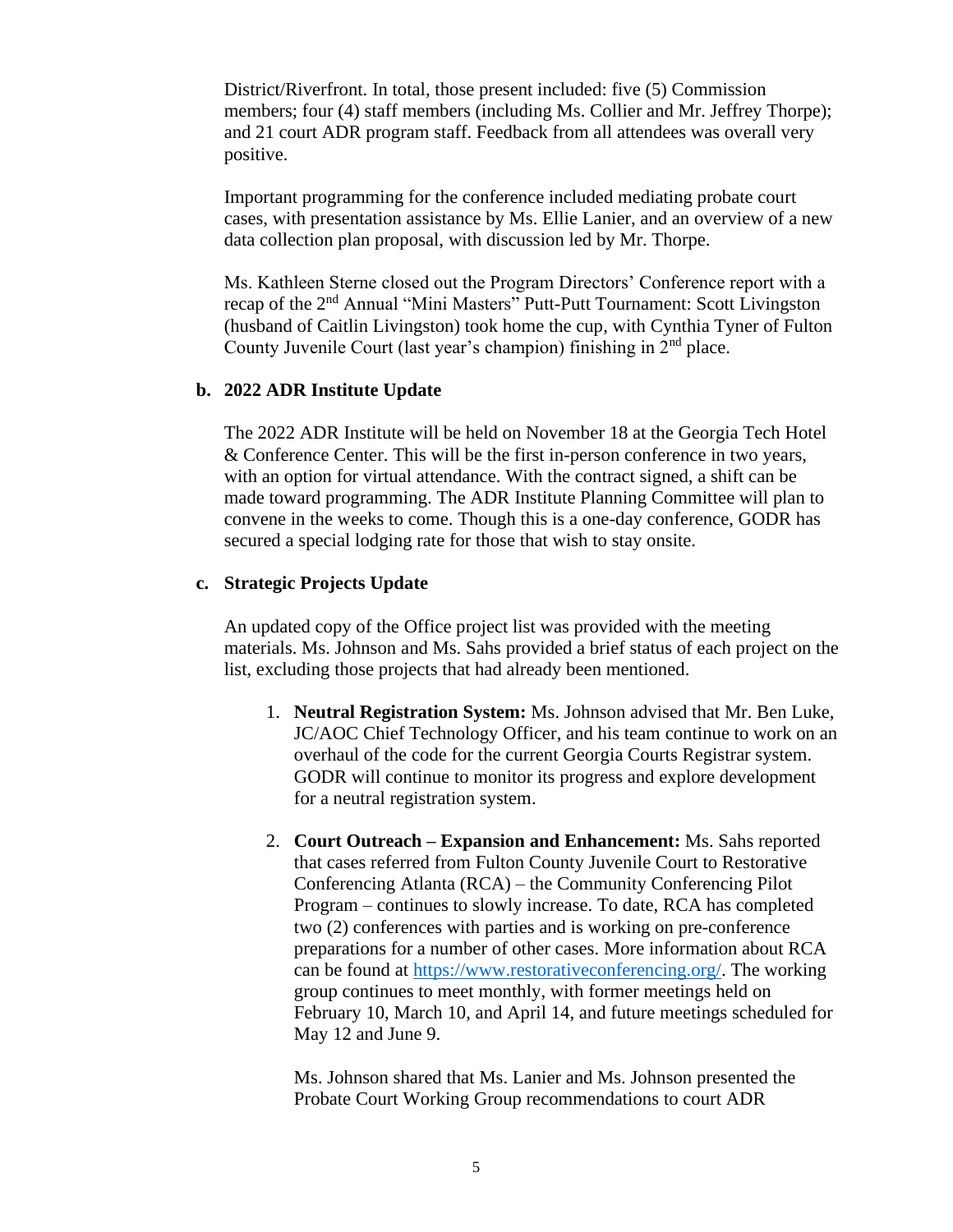programs at the Program Directors' Conference in Savannah, which received positive feedback. The GCDR Committee on Training and Credentials will review recommendations at their meeting on March 18.

- 3. **Case Management System**: Ms. Johnson conveyed that the total number of programs who have been onboarded and are either using the program or will use the program is up to fourteen (14). Work on reporting functionality is ongoing.
- 4. **Expansion of Neutral Services:** Ms. Sahs re-stated that there will be a total of four (4) Child Support Guidelines and Calculator trainings for registered neutrals, co-hosted by the Georgia Child Support Commission, in 2022; a full training was held on April 13 with a second is scheduled for September 21, and two (2) Lunch and Learn Q&A sessions are scheduled for May 13 and October 28.
- 5. **Court Program Support:** Ms. Sahs shared that GODR is still in discussion with Ben Luke, JC/AOC, to develop a private forum for court ADR program directors. This matter was discussed during a roundtable session at the Program Directors' Conference in April, and the exploration of appropriate options is ongoing.
- 6. **DV Rules, UMA, and ADR Conference** were discussed earlier in the meeting. **Online Dispute Resolution (includes virtual), Public Education/Resources, Statewide Partnerships, and Annual Report:** No updates to report.

# **d. Upcoming Events**

- 1. **Association of Family and Conciliation Courts Conference** The conference will be held May 11-14 in Chicago; Ms. Johnson will attend.
- 2. **National Association for Court Management Conference** The conference will be held July 10-14 in Milwaukee; both Ms. Johnson and Ms. Sahs will attend.

At the request of Georgia Council of Court Administrators president Joshua Weeks, Ms. Johnson shared that the council will celebrate its  $25<sup>th</sup>$  Anniversary at their September conference on Jekyll Island, which will feature speakers Vince and Barbara Dooley as well as Presiding Justice Michael P. Boggs.

# **VII. Chairman's Report: Judge Morris**

Judge Morris thanked the Commission members that were able to attend the Program Directors' Conference in Savannah with note that it is a meaningful time to meet and hear from program staff. In addition, Judge Morris congratulated Ms. Johnson on her